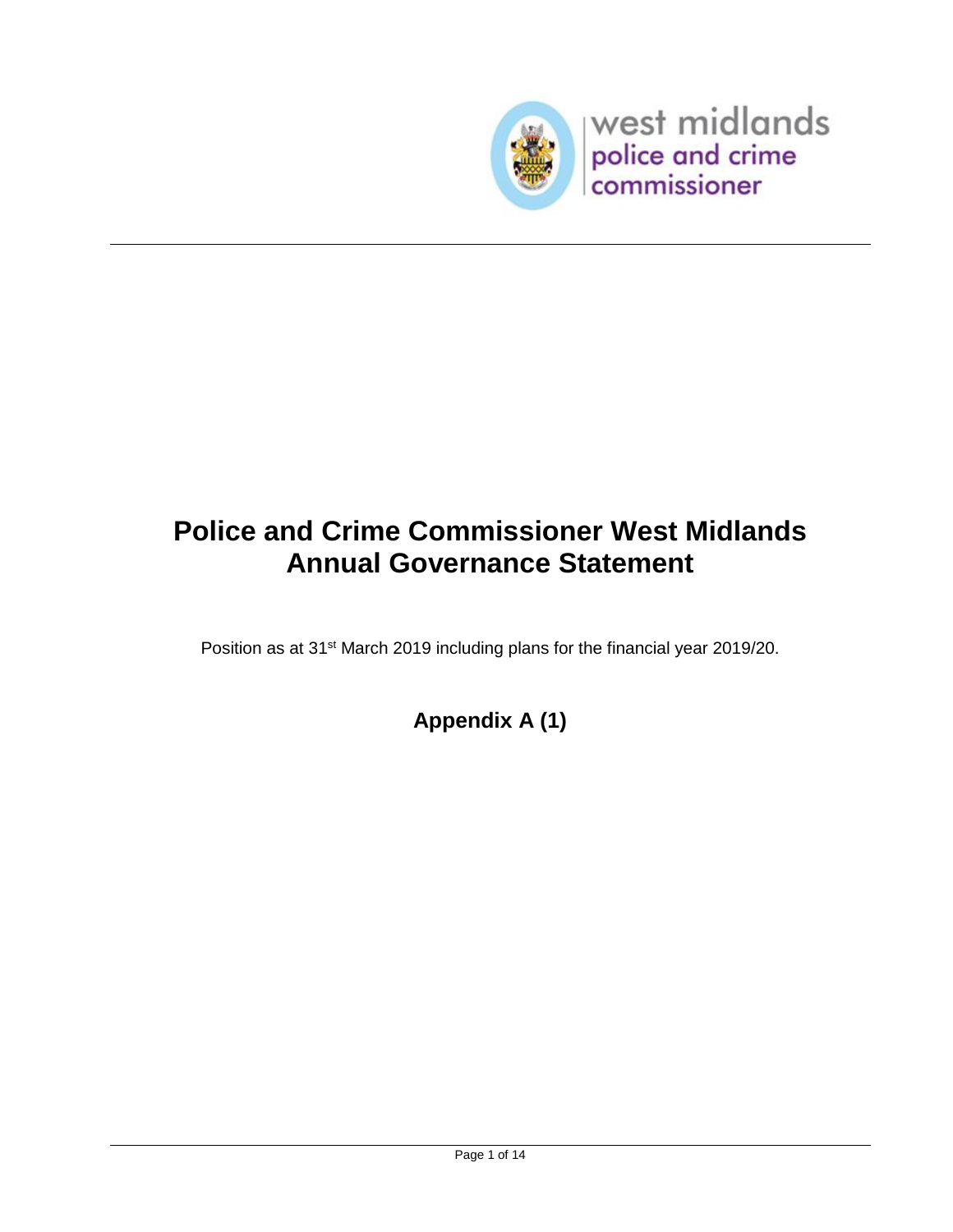

### **Table of Contents**

|                |                                                          | <b>Page Number</b> |
|----------------|----------------------------------------------------------|--------------------|
|                |                                                          |                    |
|                | Introduction                                             | 3                  |
| 2              | Scope of Responsibilities                                | 3                  |
| 3              | The Purpose of the Governance Framework                  | 3                  |
| 4              | The Governance Framework                                 | 4                  |
| 5              | <b>Review of Effectiveness</b>                           |                    |
| 6              | <b>Collaborative Working</b>                             | 10                 |
| $\overline{7}$ | <b>Significant Governance Issues</b>                     | 11                 |
| 8              | Delivering the Police and Crime Plan                     | 12                 |
| 9              | <b>Issues Raised in Previous Years Annual Governance</b> | 12                 |
|                | <b>Statements</b>                                        |                    |
| 10             | <b>Future Developments</b>                               | 13                 |
| 11             | Monitoring the Implementation of Actions                 | 14                 |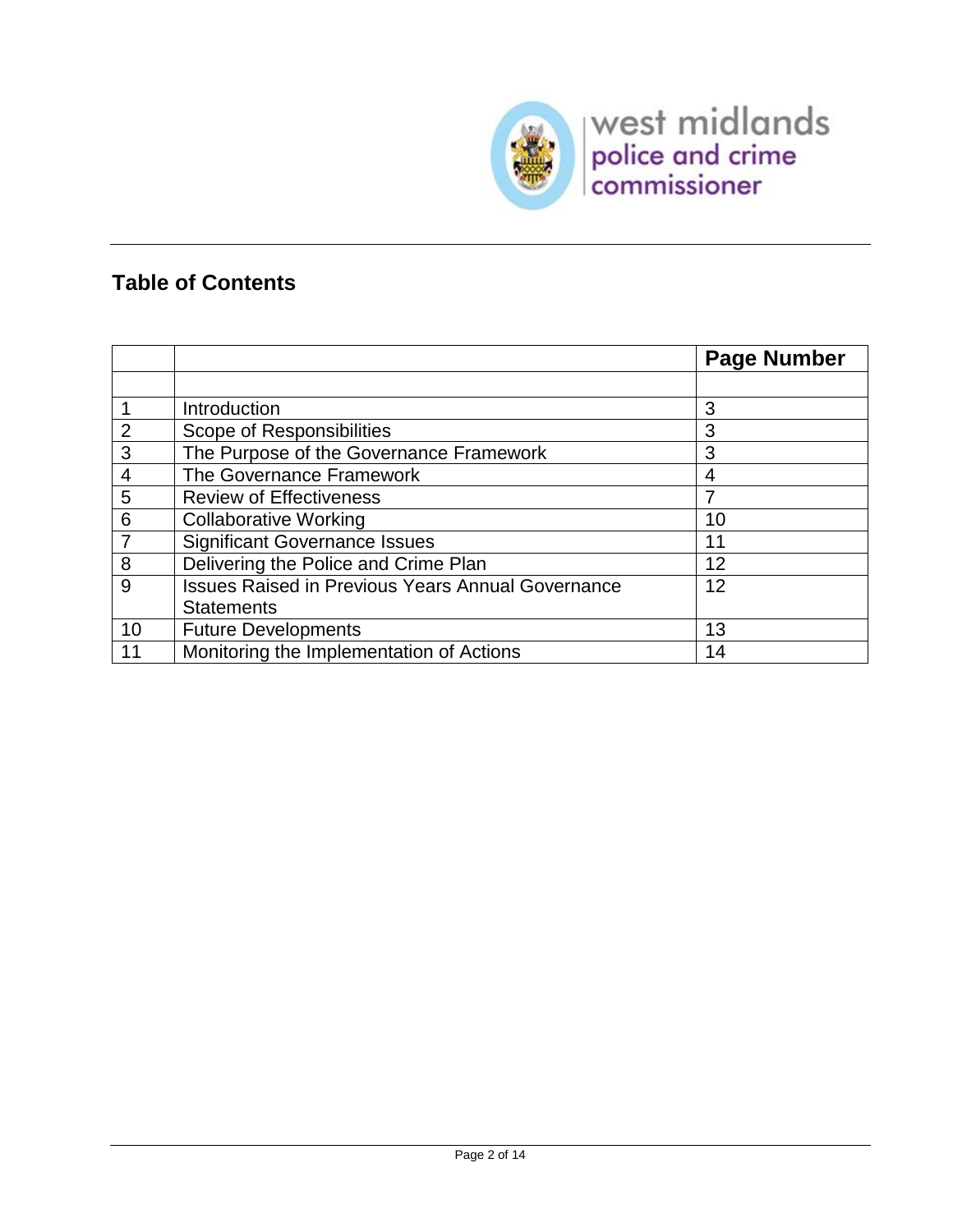

#### **1 Introduction**

This Annual Governance Statement demonstrates how the Police and Crime Commissioner for the West Midlands complies with a governance framework. This includes how the effectiveness of the framework is evaluated and monitored. This document also highlights any significant governance issues and any planned changes in the governance framework.

#### **2 Scope of Responsibilities**

The Commissioner is responsible for ensuring his business is conducted in accordance with the law and proper standards, and public money is safeguarded and properly accounted for, and used economically, efficiently and effectively. The Commissioner also has a duty under the Local Government Act 1999 to make arrangements to secure continuous improvement in the way in which his functions are exercised, having regard to a combination of economy, efficiency and effectiveness.

In discharging this overall responsibility, the Commissioner is also responsible for putting in place proper arrangements for the governance of his affairs and facilitating the exercise of his functions, which includes ensuring a sound system of internal control is maintained through the year and arrangements are in place for the management of risk.

The Commissioner has adopted a Code of Corporate Governance, consistent with the principles of the CIPFA/SOLACE 2016 updated framework: *Delivering Good Governance in Local Government*, a copy of which is on the Commissioner's website at [www.westmidlands-pcc.gov.uk](http://www.westmidlands-pcc.gov.uk/) or can be obtained by contacting the Commissioner's office, details at [https://www.westmidlands](https://www.westmidlands-pcc.gov.uk/contact)[pcc.gov.uk/contact.](https://www.westmidlands-pcc.gov.uk/contact) This statement explains how the Commissioner has complied with the Code and also meets the requirements of the Accounts and Audit Regulations 2015, regulation 6(1), which requires all relevant bodies to prepare an annual governance statement.

#### **3 The Purpose of the Governance Framework**

The governance framework comprises the systems and processes, and culture and values by which the Commissioner directs and controls his activities through which he accounts to and engages with the community. It enables the Commissioner to monitor the achievement of his strategic objectives and to consider whether those objectives have led to the delivery of appropriate, cost effective services, including achieving value for money.

The system of internal control is a significant part of the framework and is designed to manage risk to a reasonable and foreseeable level. It cannot eliminate all risk of failure to achieve policies, aims and objectives; it can therefore only provide reasonable but not absolute assurance of effectiveness. The system of internal control is based on an on-going process designed to identify and prioritise the risks to the achievement of the Commissioner's policies, aims and objectives, to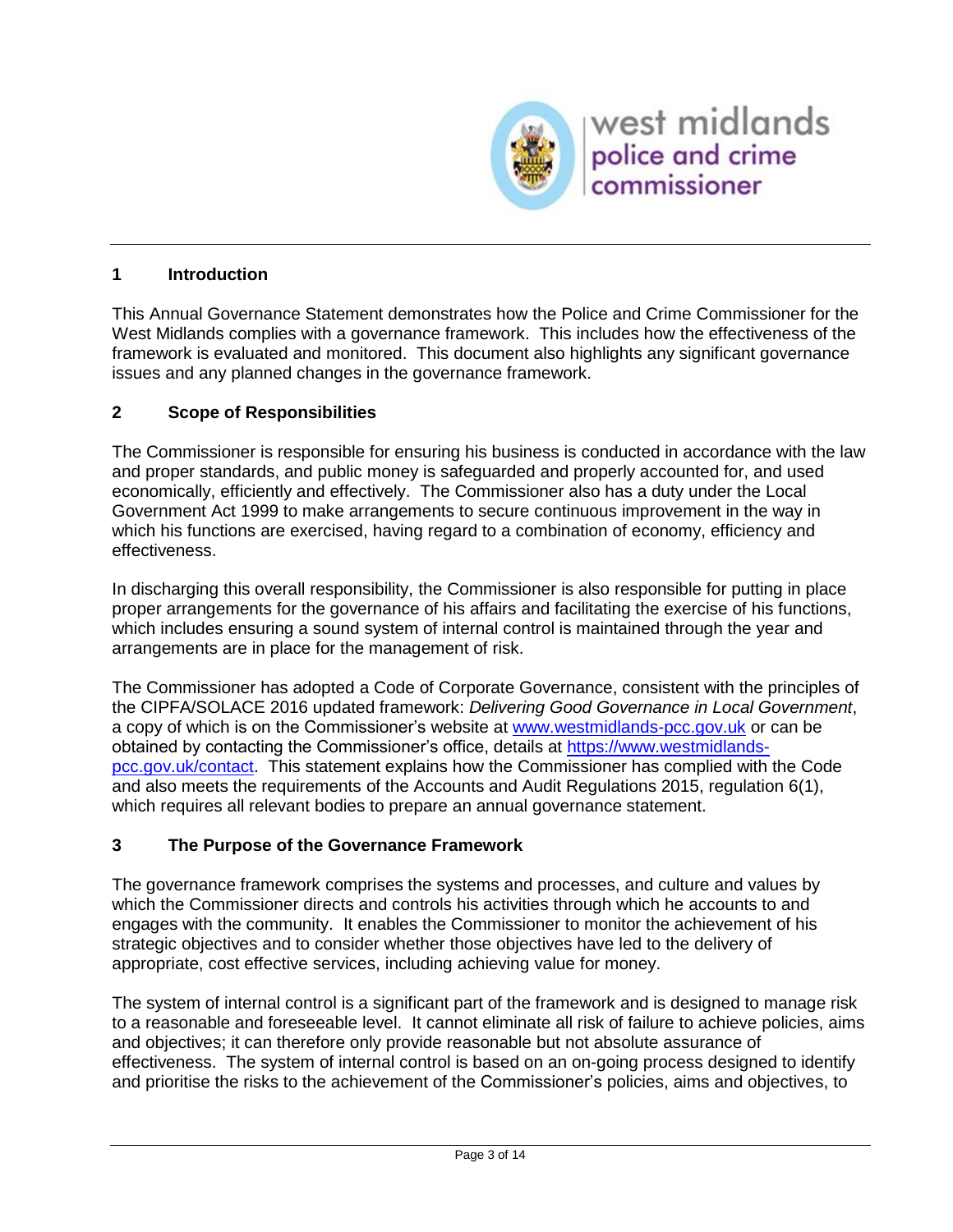

evaluate the likelihood of those risks being realised and the impact should they be realised, and to manage them effectively, efficiently and economically.

The diagram below sets out the core principles of the Police and Crime Commissioner's Governance Framework.



#### **4 The Governance Framework**

Although the Chief Constable is responsible for operational policing matters, the direction and control of police personnel, and for putting in place proper arrangements for the governance of the Force, the Commissioner is required to hold him to account for the exercise of those functions and those of the persons under his direction and control. The relationship between the Commissioner, the Chief Constable, the Police and Crime Panel and the Home Secretary is guided by the [Policing](https://www.gov.uk/government/publications/policing-protocol-order-2011-statutory-instrument)  [Protocol Order 2011.](https://www.gov.uk/government/publications/policing-protocol-order-2011-statutory-instrument)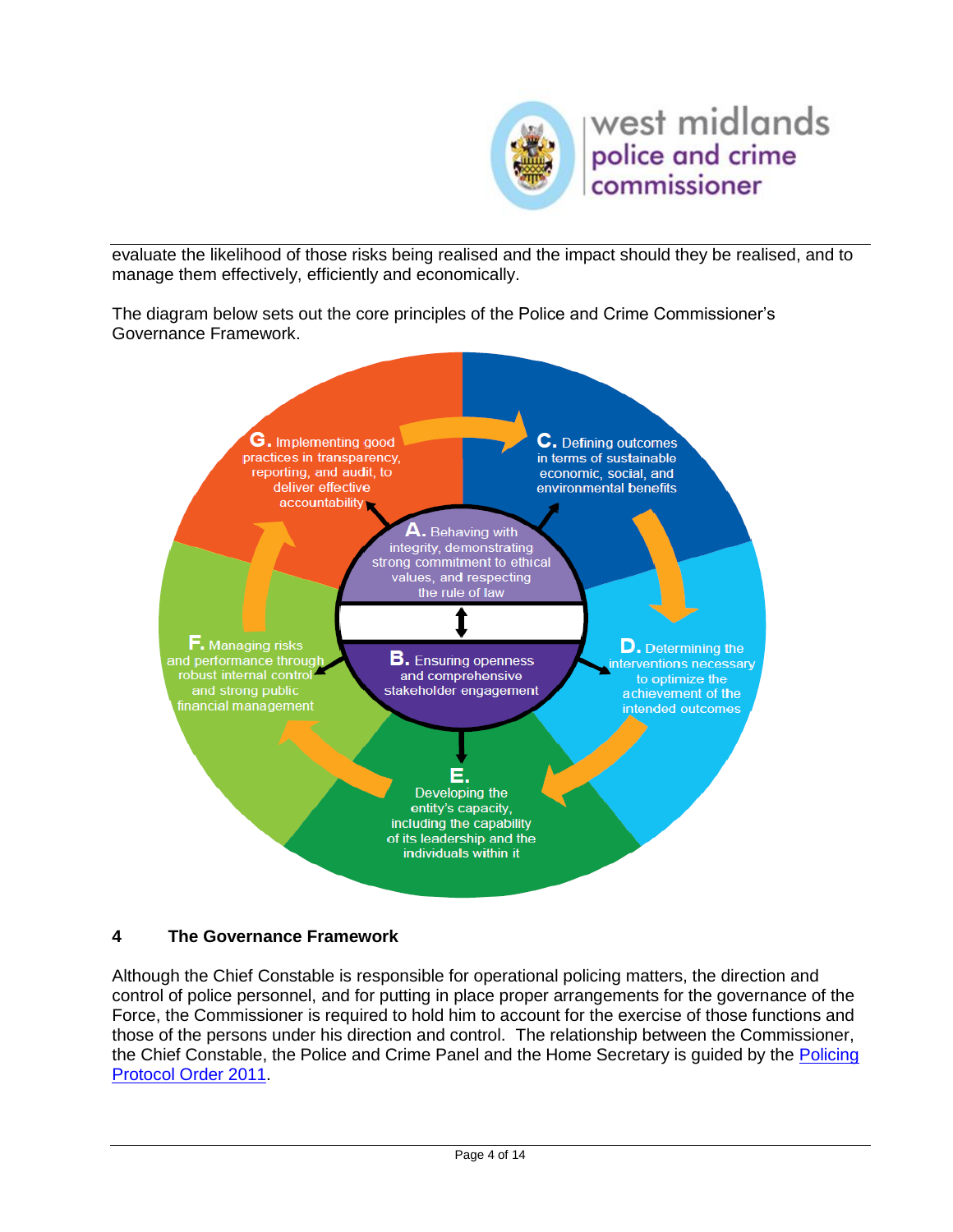

It therefore follows that the Commissioner must satisfy himself that the Chief Constable has appropriate mechanisms in place for the maintenance of good governance. For these to operate in practice, the Commissioner and the Chief Constable, as separate corporations sole, have separate

but complimentary governance structures. These facilitate the achievement of effective governance arrangements, including the monitoring and assessment of performance in line with statutory responsibilities.

The Commissioner has adopted a number of systems and processes which comprise the Commissioner's current governance arrangements, the key elements of which are detailed below:

- The West Midlands Police and Crime Plan 2016 2020 sets out the Commissioner's objectives for policing and community safety, the policing to be provided, the financial and other resources that will be available, how performance will be measured, what grants will be made and how the Chief Constable will be held to account.
- Translating the Commissioner's objectives into delivery plans.
- The operation of the Strategic Policing and Crime Board that provides effective engagement, strategic direction and assists the Commissioner in holding to account West Midlands Police.
- The Commissioner works with the Chief Constable to ensure there are processes and systems in place to deliver the Police and Crime Plan. This allows the Commissioner to be satisfied the Chief Constable has regard to the Police and Crime Plan through the operational plans of the Force, including the Force's Ambition Plan.
- Measuring the quality of services, to ensure they are delivered in accordance with the Commissioner's objectives and represent the best use of resources and value for money.
- Defining and documenting the roles and responsibilities of the executive, non-executive, scrutiny and officer functions, with clear delegation arrangements and protocols for effective communication, in respect of the Commissioner and partnership arrangements.
- Ensuring effective arrangements are in place for the discharge of the head of paid service and monitoring officer functions.
- Ensuring the Commissioner's financial management arrangements conform to the governance requirements of the CIPFA Statement on the Role of the Chief Finance Officer of the Police and Crime Commissioner and the Chief Finance Officer of the Chief Constable (2014).
- Ensuring compliance with the Commissioner statutory responsibilities, including:-
	- Setting the budget and precept
	- Issuing a Police and Crime Plan
	- Publication of an Annual Report
	- Publication of specified information
	- Duties to consult with victims of crime, the population as a whole and ratepayers
	- Safeguarding of children and promotion of child welfare
	- Having regard to the Strategic Policing Requirement
	- Duties relating to equality and diversity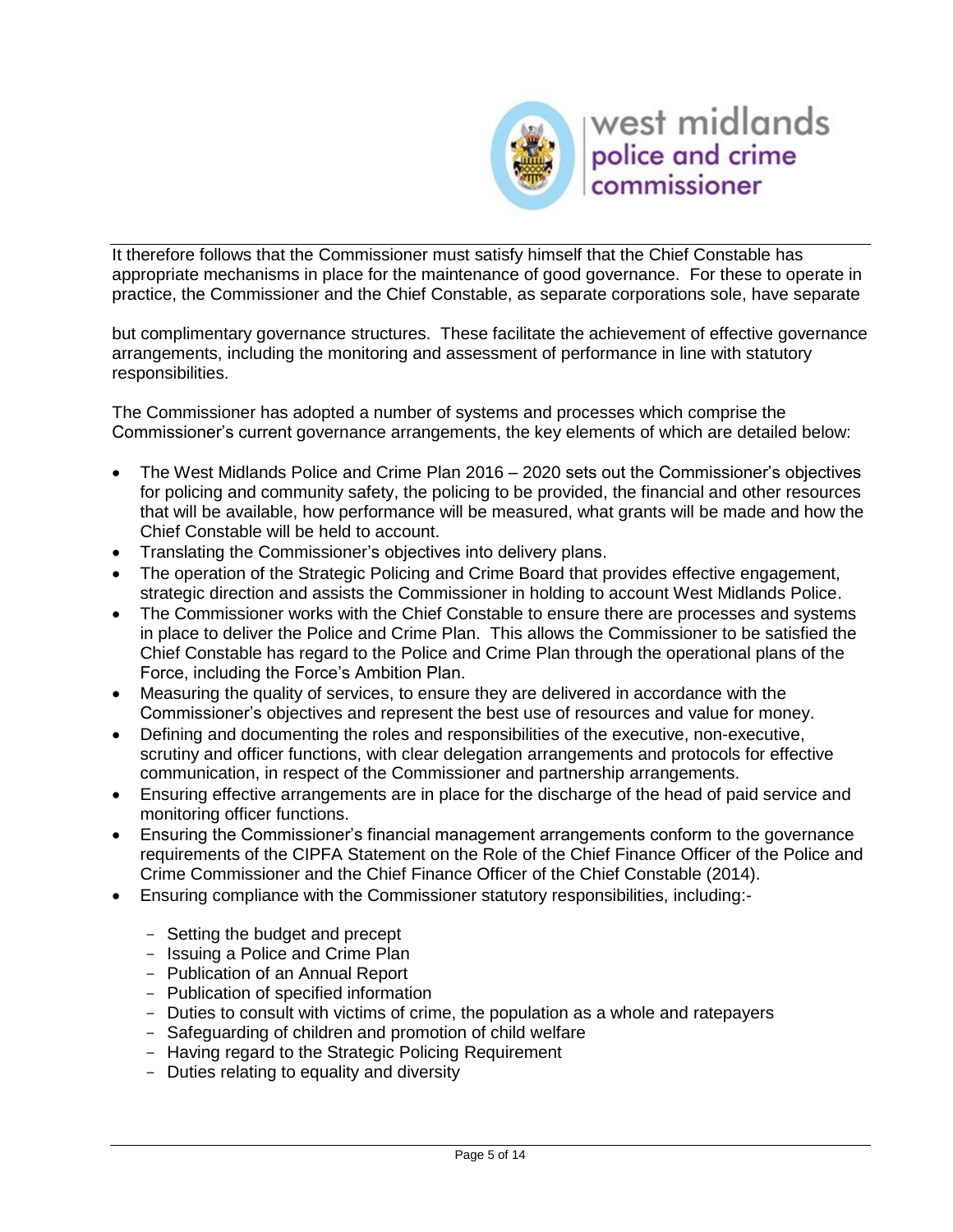

- Procedure rules, polices and internal management processes are established for Financial Management, Procurement, Health and Safety, Confidential Reporting ("Whistleblowing")', Complaints Handling , Anti-Fraud, Bribery and Corruption and Records Management , including security of information and information sharing.
- Codes of conduct, defining the standards of behaviour for the Commissioner, Assistant Police and Crime Commissioners, Members of the Strategic Policing and Crime Board, Statutory Officers and Staff.
- The Joint Scheme of Corporate Governance sets out in detail the respective roles and functions of the Commissioner and Chief Constable, outlining all significant decisions which are consented or delegated and which are of a statutory, financial or management nature.
- A Decision Making Policy is in place which establishes the approach and principles of decisionmaking. All decisions made by the Commissioner are recorded and published on line for transparency.
- A Joint Audit Committee (with the Chief Constable) is responsible for independent assurance on the adequacy of the risk management framework and the associated control environment, the independent scrutiny of the Chief Constable's and PCC 's financial performance to the extent that it affects the Chief Constable and PCC's exposure to risk and weakens the control environment. The Joint Audit Committee has an independent Chair, as identified by the Home Office's Code of Practice for Financial Management and CIPFA's Audit Committee – Practical Guidance for Local Authorities and Police. An independent member has also been appointed to the Joint Audit Committee.
- The PCC has a Corporate Risk Strategy and Register, prepared and reviewed by senior management. The Joint Audit Committee is responsible for independent assurance on the adequacy of the risk management framework.
- Procedural rules, policies and internal management procedures are established for financial management.
- Oversight of the management of change and transformation within the Force.
- Ensuring the Commissioner's assurance arrangements conform to the governance requirements of the CIPFA Statement on the Role of the Head of Internal Audit (2010) and, where they do not, explain why they deliver the same impact.
- An External Audit function reports to "those charged with governance" in respect of the Annual Accounts.
- Ensuring compliance with relevant laws and regulations, internal policies and procedures, and that expenditure is lawful.
- Identifying the development needs of members and senior officers in relation to their strategic roles, supported by appropriate training.
- Establishing clear channels of communication with all sections of the community and other stakeholders, ensuring accountability and encouraging open consultation. An example of this is the development of the Commissioner's Gangs and Violence Commission.
- Developing good governance arrangements in respect of partnership and other joint working arrangements.
- The Commissioner provides information to External Audit to enable them to provide assurance.
- The Commissioner also ensures External Audits recommendations are implemented.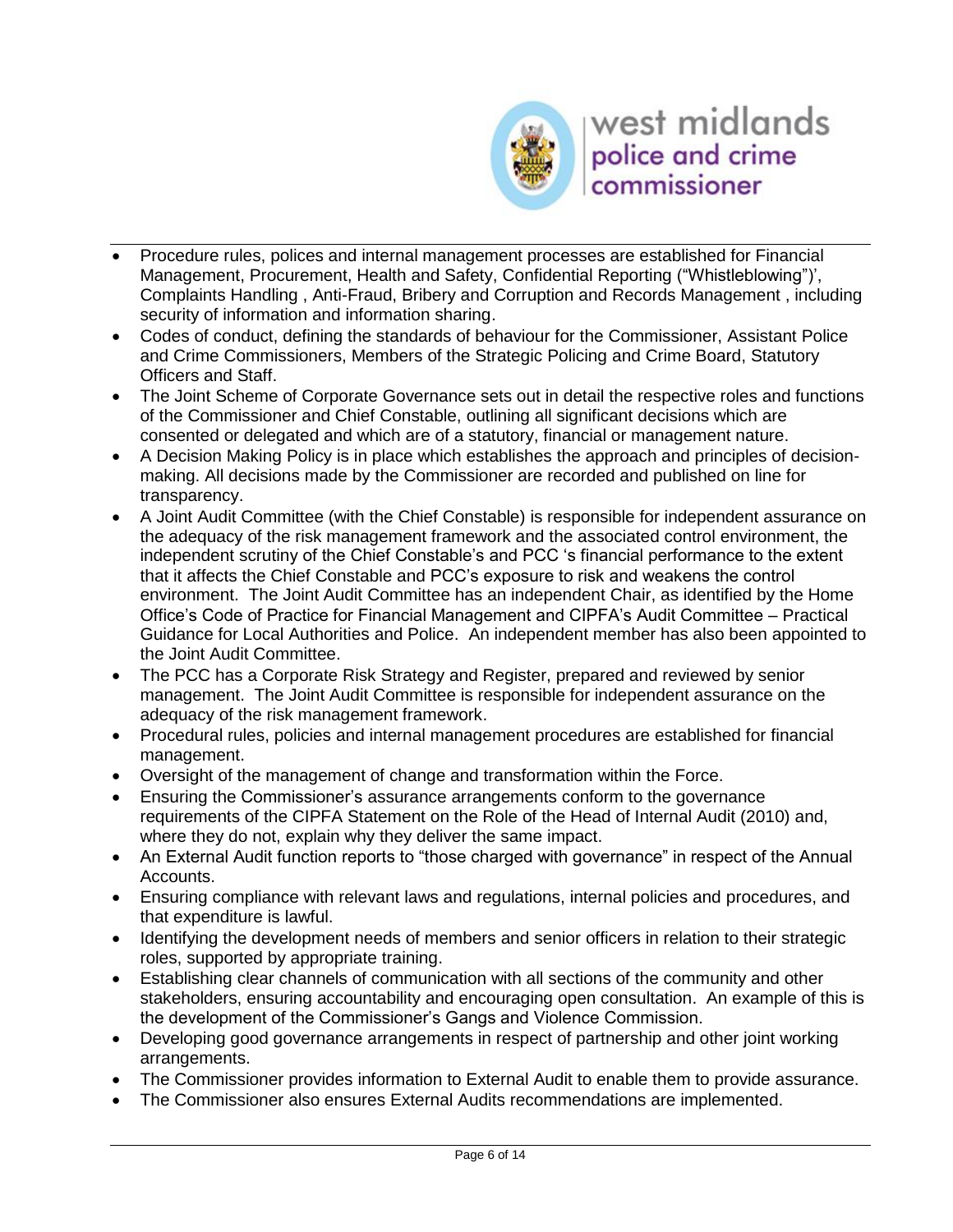

The diagram below details how the Commissioner's governance structure is aligned to the governance structure of West Midlands Police.



#### **5 Review of Effectiveness**

The Commissioner has responsibility for conducting, at least annually, a review of the effectiveness of the governance framework.

The review of effectiveness is informed by the work of the executive managers within the Commissioner's Office, who have responsibility for the development and maintenance of the governance environment, the Head of Internal Audit's Annual report, and also by comments made by the External auditors and other review agencies and inspectorates.

In maintaining and reviewing the effectiveness of the governance arrangements, the following roles are undertaken:

#### **The Commissioner**

The Commissioner is overall responsible for the maintenance and review of the governance arrangements and has asked his Statutory Officers, together with the Head of Internal Audit to continue with the review of the corporate governance arrangements, designed to assess and monitor: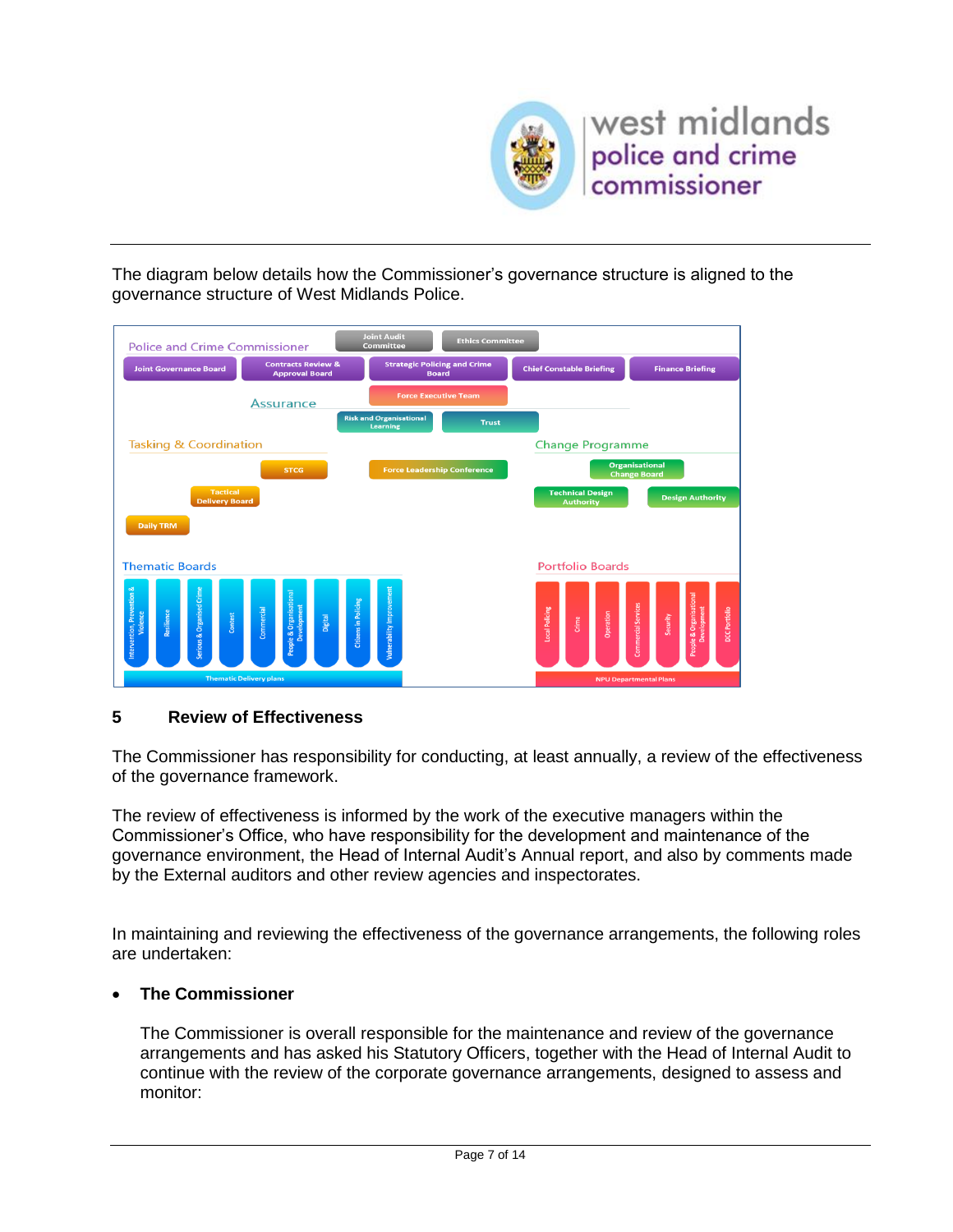

- Code of Corporate Governance
- Review of the System of Internal Control
- Performance / Assurance Protocols and associated information
- Production of the Annual Governance Statement

#### **The Joint Audit Committee**

The Commissioner's and Chief Constable's Joint Audit Committee is responsible, on behalf of both Corporations Sole, to:

- Advise the Commissioner and the Chief Constable according to good governance principles.
- Provide independent assurance on the adequacy and effectiveness of the Commissioner's and Chief Constable's internal control environment and risk management framework.
- Oversee the effectiveness of the framework in place for ensuring compliance with statutory requirements.
- Independently scrutinise financial and non-financial performance to the extent that it affects the Commissioner's and Chief Constable's exposure to risks and weakens the internal control environment.
- Oversee the financial reporting process and consider the arrangements to secure value for money
- Ensure the Force is implementing agreed actions resulting from Her Majesty's Inspectorate of Constabulary and Fire & Rescue Services (HMICFRS) inspections.

The Terms of Reference of the Committee, encompasses and reflects these duties by defining that they:

- Be the conduit through which the Governance work is channelled.
- Provide assurance on risk management arrangements on behalf of the Commissioner.
- Recommend approval of the Statutory Accounts of the Commissioner and Chief Constable.

To ensure that it is ably qualified, assessments of its abilities in line with best practice are undertaken confirming that the Committee is well suited and equipped for such responsibilities. Members of the Committee will undergo regular training when required to ensure the Committee is effective in its role in advising the Commissioner and the Chief Constable.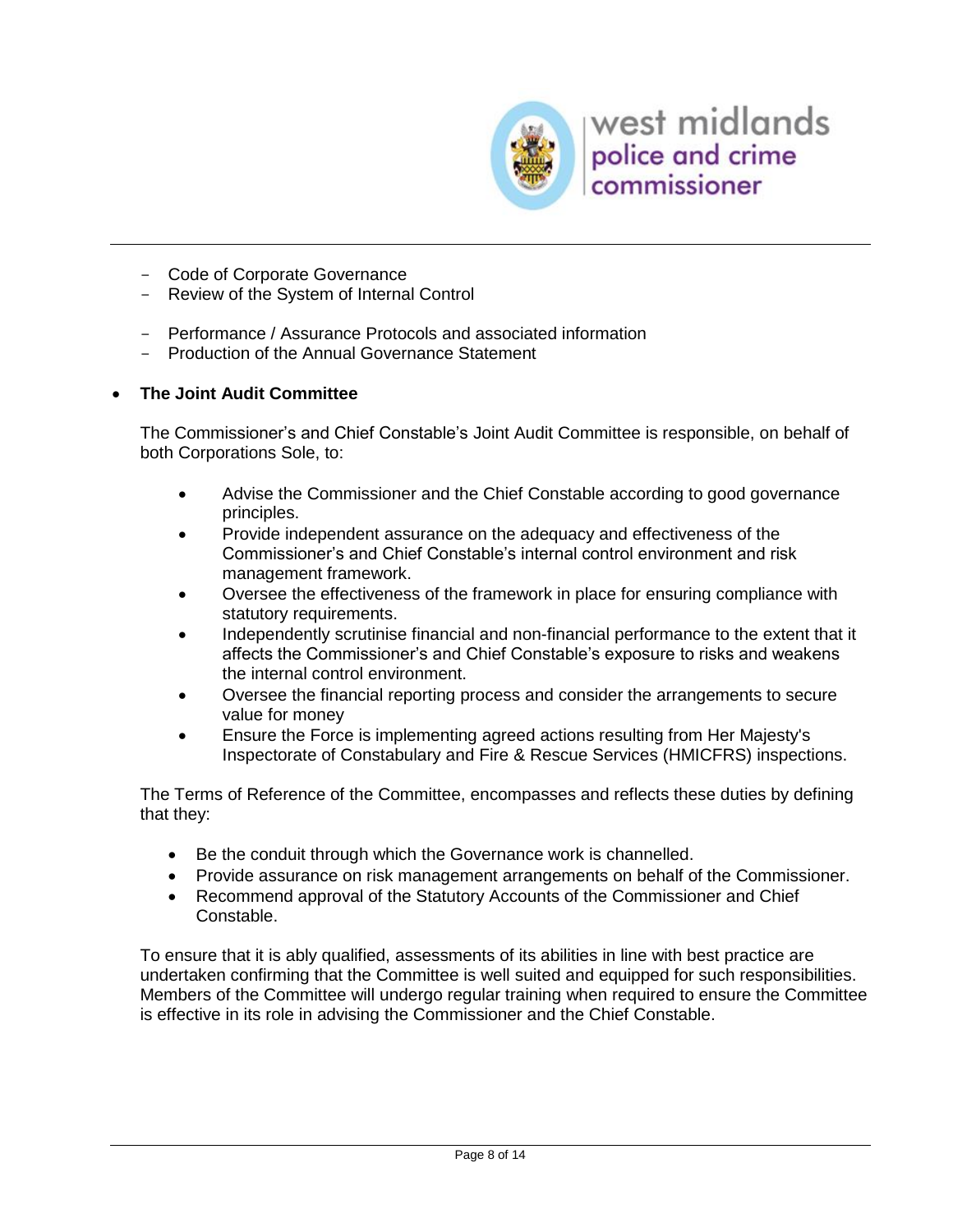

#### **Internal and Audit**

The system of Internal Audit is a primary tenet of corporate governance and is the joint responsibility of the Commissioner. The provision and maintenance of an effective Joint Internal Audit Service, has been delegated to the Chief Finance Officer (CFO). The Audit Committee oversees the provision of this service, reviewing associated plans and work outputs.

The standards of Internal Audit are assessed against the Public Sector Internal Audit Standards (PSIAS) and an external assessment of Internal Audit against the PSIAS standards was undertaken in 2017/18. The results of the assessment were positive and the service continues to implement the recommendations from the review.

During 2018/19 Internal Audit has continued the approach of concentrating on the major risks faced by the PCC and the Force. This revised approach has allowed the Commissioner to have increased confidence in the governance, risk management and control processes.

#### **The Corporate Governance Working Group**

A joint Corporate Governance Working group has been established with West Midlands Police to provide advice to the Commissioner and the Chief Constable on the application of the statutory requirements and guidance relating to corporate governance. The group will also provide feedback on the effectiveness of the corporate governance systems. The Corporate Governance Working Group has also reviewed this Annual Governance Statement for the Commissioner.

#### **Police and Crime Panel**

The West Midlands Police and Crime Panel (WMPCP) scrutinises the work of the Commissioner. The Panel acts as a critical friend to the Commissioner - assisting him through independent challenge.

The Panel has a number of powers and responsibilities, including:

- Reviewing the draft Police and Crime Plan to ensure local priorities have been considered
- Scrutinising the Commissioner's Annual Report
- Scrutinising the decisions and actions of the Commissioner
- Reviewing, and potentially vetoing, the Commissioner's proposed policing precept (the part of Council Tax collected for policing)
- Holding confirmation hearings for the proposed appointment of a Chief Constable, Deputy Police and Crime Commissioner and senior support staff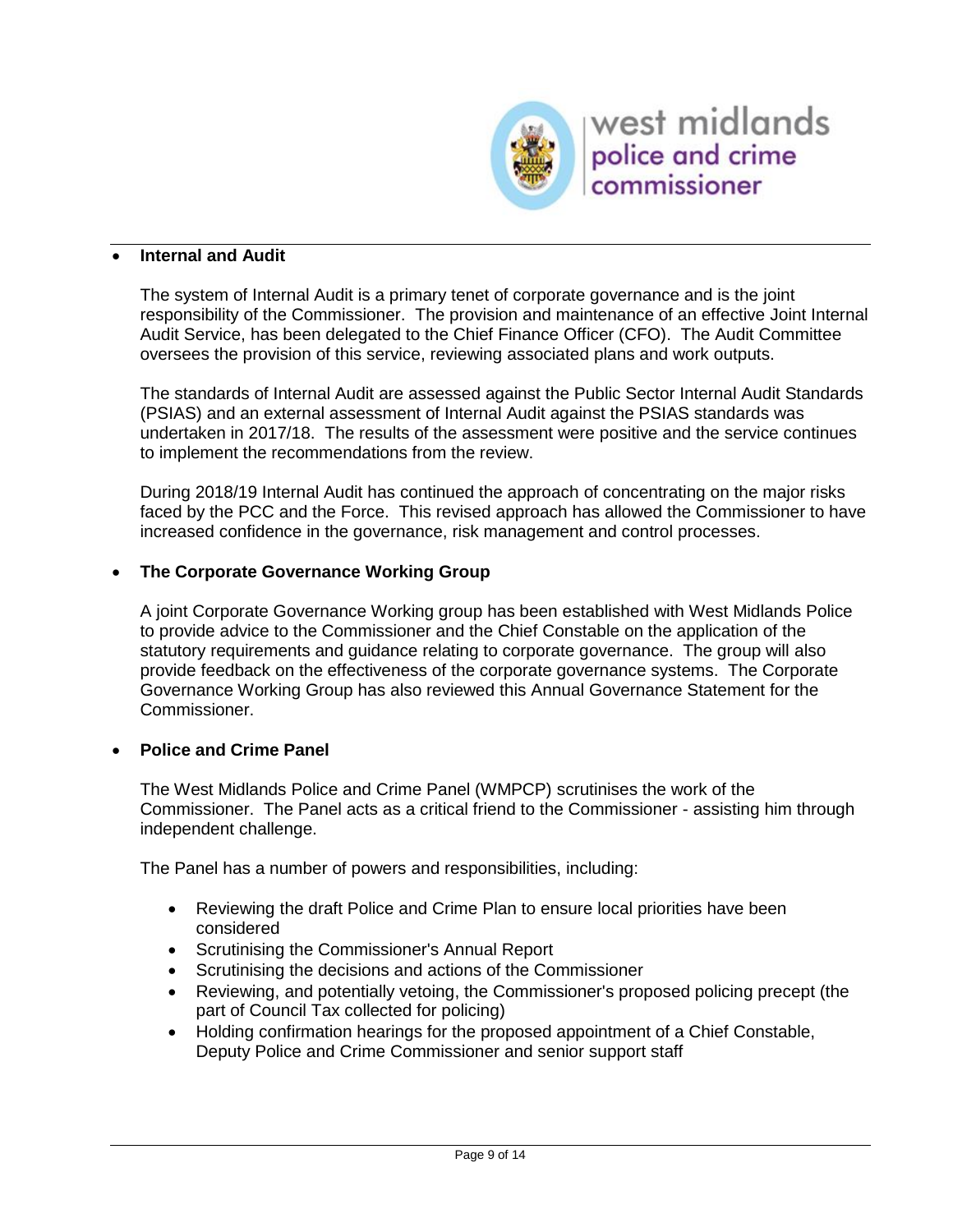

The Commissioner is compliant with all requests from the Panel including information and attendance at meetings. The Panel has also supported the Commissioner's precept proposals and the appointment of the Chief Constable and statutory officers in the Commissioner's office.

#### **West Midlands Police Change Programme**

The Innovation and Improvement Partner (IIP) that was appointed in 2014 works with the Chief Constable and the Commissioner to design and deliver a change programme, known as

WMP2020, to address the service delivery and financial challenges over the medium term to long term. A Target Operating Model (TOM) has been developed and is amended when required to ensure it reflects how the police force will operate. This will inevitably result in changes to some existing governance arrangements, and pose new challenges for the Commissioner in holding the Chief Constable to account. To manage the WMP2020 programme governance arrangements have been put in place to make sure the Commissioner has effective oversight of the project. These arrangements include:-

- (i) Members of the Commissioner's office and the Strategic Policing and Crime Board participating in the following boards:-
	- Organisational Change Board
	- Design Authority
	- Performance Operation and Review Forum

This ensures the Commissioner is well sighted on the delivery of WMP2020 and ensures the programme is in line the priorities of the Police and Crime Plan.

(ii) Members of the Commissioner's office and the Strategic Policing and Crime Board are embedded in schemes at programme and project levels.

The continued significant changes to ICT infrastructure, organisational structure and procedures and the Corporate Estate, requires continued programme management. These are overseen by the Organisational Change Board and individual project boards.

Alongside other changes the Commissioner continues to be responsible for the direct and indirect commissioning of services.

#### **6 Collaborative Working**

The Commissioner has in place a number of collaborative arrangements to deliver services in conjunction with both national and neighbouring Police and Crime Commissioners. These include:-

A collaboration agreement in place for the counter-terrorism policing network.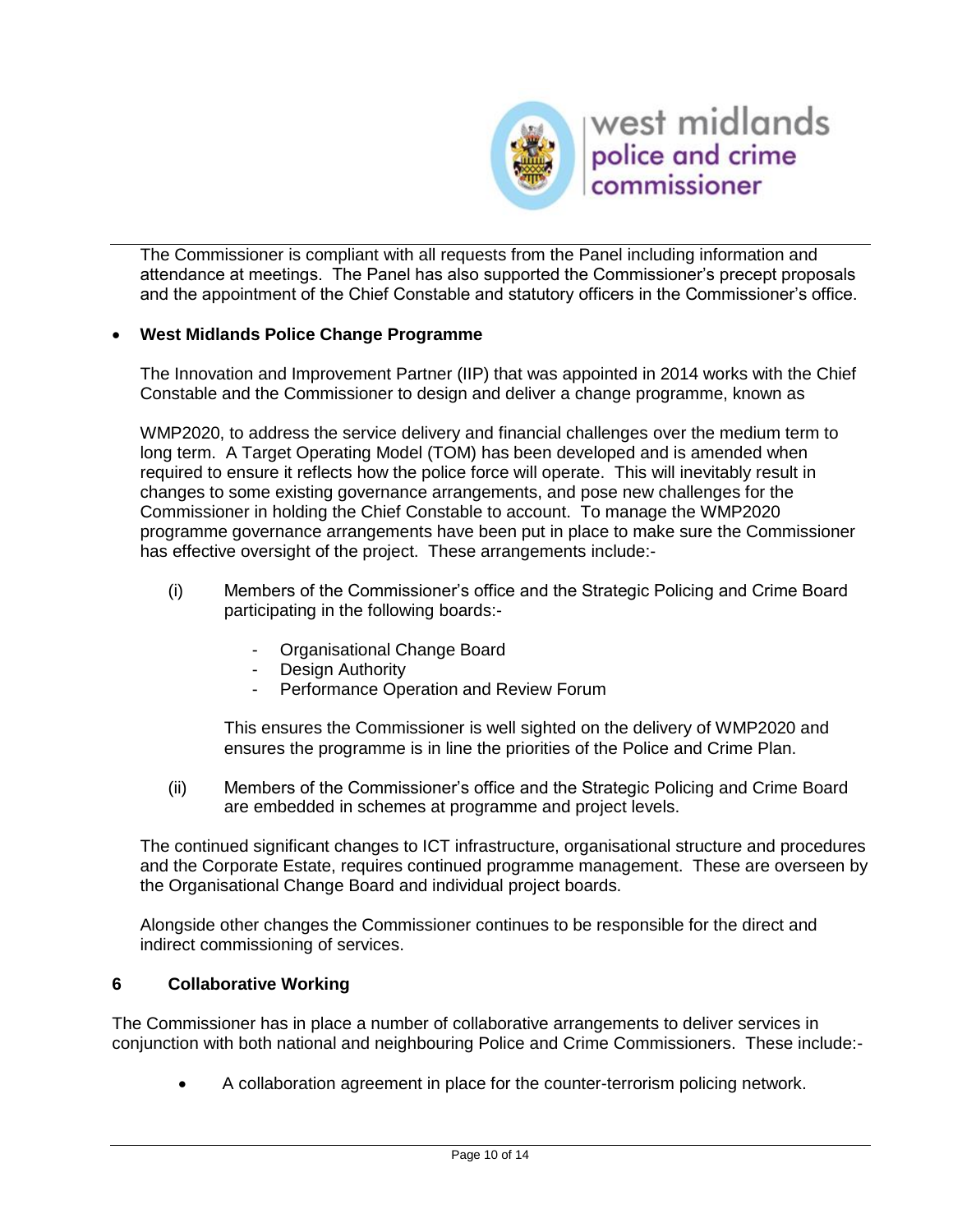

- The Commissioner is the chair of the National Counter Terrorism Strategic Board, which supports the governance of counter-terrorism policing nationally.
- The National Ballistics Intelligence Service (NABIS) where the West Midlands Police is the co-host force. The arrangement also being subject to a collaboration agreement and the Commissioner is represented on the NABIS governing board.
- The West Midlands Regional Organised Crime Unit is the subject of a four-force collaboration agreement (Staffordshire, Warwickshire, West Mercia and West Midlands).
- A West Midlands wide Community Safety Partnership enabling crime reduction activities to be commissioned more effectively and efficiently.

For the arrangements detailed above, governance is conducted in compliance with the relevant collaboration agreements. Also collaborative working is supported by the appointment of two Regional Policy Officers working with the four West Midlands regional forces.

There is also a two-force Central Motorway Policing Group arrangement in place between Staffordshire and West Midlands.

The Commissioner is also a signatory to the National Police Air Service collaboration agreement and is working with regional PCCs to develop appropriate and proportionate oversight.

There are further collaborative arrangements that may come into effect through national programmes. This includes the specialist capabilities programme.

Through working with the West Midlands Combined Authority the Commissioner is collaborating on a wide range of issues this includes mental health and youth offending services.

The Commissioner is also in collaboration with other bodies this includes West Midlands Fire Service and local councils through the estates programme where policing is being delivered in shared buildings.

#### **7 Significant Governance Issues**

Significance governance issues are defined as:

- An issue which has prevented or seriously prejudiced achievement of a principal objective
- An issue where additional funding has had to be sought in order to resolve it
- An issue which has resulted in a material impact on the accounts
- An issue which the Head of Internal Audit has specifically highlighted in the annual audit opinion
- An issue which has attracted significant public interest and has damaged the reputation of the Commissioner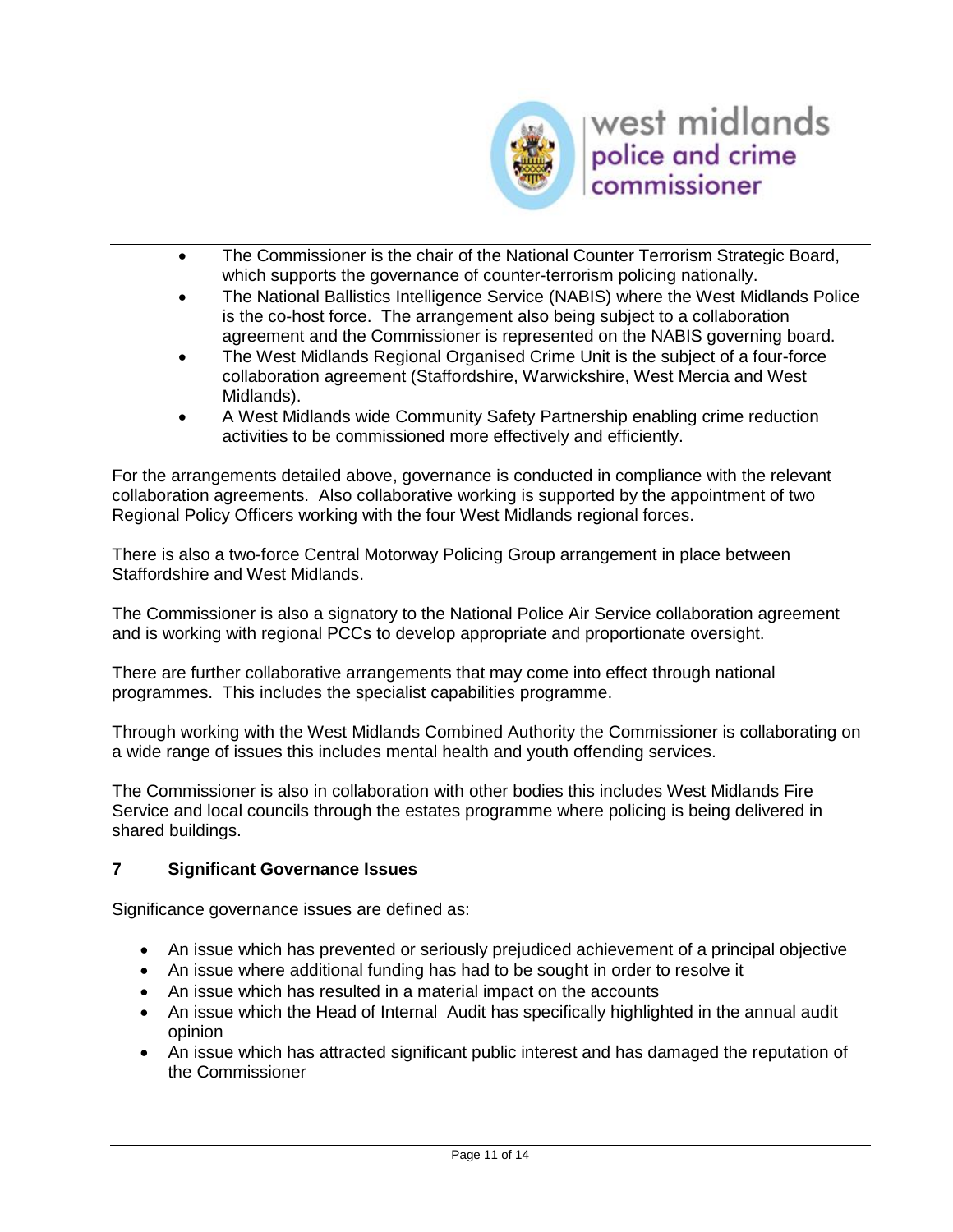

 An issue which has resulted in formal action being taken by the Chief Finance Officer and/or the Monitoring Officer.

Using the above criteria to determine significant governance issues the Commissioner has continued to hold the Chief Constable to account where reductions in funding have had potential impact on business as usual activities of the Force. This has included areas such as the Force's Response Service and Force Contact. Reductions of funding have coincided with recent increases in violent crime, where again the Commissioner has held the Chief Constable to account.

Internal Audit continued to complete pieces of assurance work in relation to operation of the new financial systems that were implemented in July 2017. A number of recommendations were made to management and the Force have implemented a series of action plans to improve the operation of the systems. This includes ensuring the benefits of the systems are maximised and the control framework is improved. Also advisory work is planned to be completed on the implementation of new Force wide systems during the year.

During 2018/19, Internal Audit reported on weaknesses in the legacy systems of West Midlands Police. These systems are due to be replaced over the next year which will resolve these weaknesses.

The Commissioner's office and the Force have put in place project plans and implemented actions to ensure there is compliance with the General Data Protection Regulations (GDPR) introduced in May 2018. Internal Audit reviewed the arrangements for GDPR across both organisations in 2018/19 and recommended a number of improvements which management will introduce and will be subject to future Internal Audit follow up reviews.

During 2017 the Commissioner was informed by the Force of a serious data breach. This led to a disciplinary hearing in 2018 for the police officer concerned. The Force has now introduced further processes and procedures to prevent further data breaches.

The Commissioner is sighted on any significant issues arising from the work of Internal Audit and will, where necessary, question the Chief Constable on any actions being taken to address the issues raised.

#### **8 Delivering the Police and Crime Plan 2016-2020**

During 2019/20 work will continue to deliver the Police and Crime Plan 2016-2020. The detailed delivery plan to support the Police and Crime Plan is monitored by senior managers within the Commissioner's office on a regular basis. The delivery of the Police and Crime Plan assists the Commissioner to secure and maintain efficient and effective policing services across the West Midlands. The Commissioner will continue to work with West Midlands Police in the delivery of the Force's ambition plan.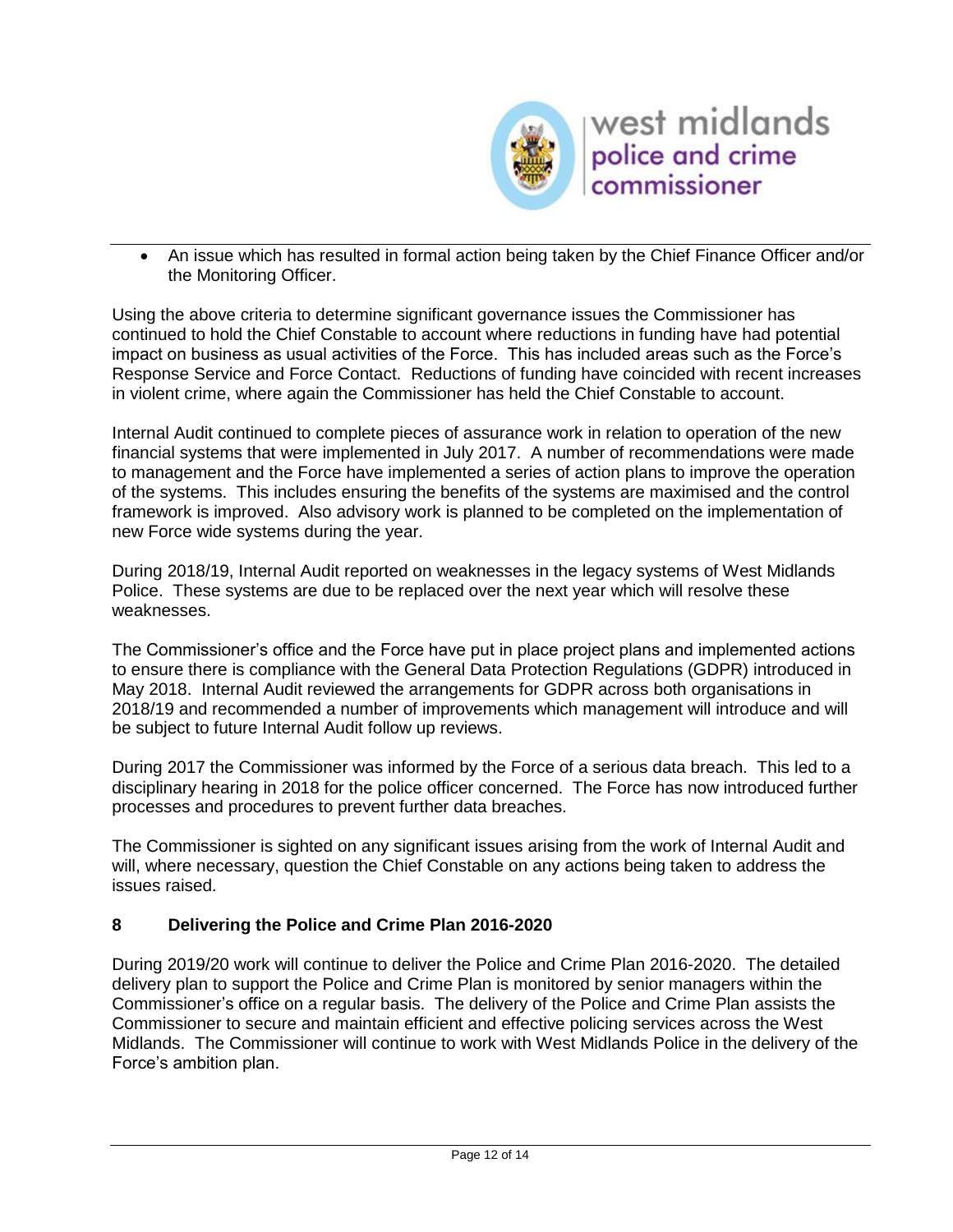

The Commissioner's delivery plan is aligned to the risk register and acts as an action plan for the achievement of the Commissioner's priorities.

#### **9 Issues Raised in Previous Year's Annual Governance Statements**

The Commissioner's Annual Governance Statement of the 31<sup>st</sup> March 2018 included the continued implementation of the WMP2020 programme to ensure the Force operates efficiently and effectively within limited resources. The implementation of Force systems as part of the change programme has continued during 2018/19. Work will continue to ensure the benefits of these systems are maximised which includes cashable and non cashable benefits. The achievement of the overall WMP2020 benefits will continue to be monitored and reported to the Commissioner through the OCB and Quarterly Relationship Management Forum.

During 2018/19 the Commissioner's board and Joint Audit Committee received reports on the security of systems and the improvements that have been made. Both the board and JAC felt assured by the updates provided. Further improvements will be made through the continued investment in the change programme during 2019/20.

#### **10 Future Developments**

Looking forward there are several initiatives that will potentially impact on the role and remit of the Commissioner that may require governance arrangements to be amended. These include:-

- Changes to the Commissioner's oversight role of police complaints including the option for PCCs to take on the responsibility for the front end of the complaints systems.
- The introduction of an independent Ethics Committee that will advise the Commissioner and the Chief Constable on whether proposed data analysis projects meet high ethical standards.
- Further collaborative working with police forces in areas such as serious and organised crime, counter terrorism, roads policing and uniformed operations, with a concurrent requirement to develop effective collaborative governance arrangements based on formal collaboration agreements.
- The Comprehensive Spending Review planned for 2019 and the impacts on funding for the policing of the West Midlands.
- The future implementation of a revised funding formula for policing will have implications on the level of resources available for policing services across the West Midlands.
- Impacts on policing from the United Kingdom's exit from the European Union.
- The implementation of an Estates strategy that was approved in March 2018. This includes the investment in new facilities and releasing vacant properties.
- The continued introduction of Force Management Statements that may impact on how the Force operates.
- Continue to work with the West Midlands Combined Authority on joint projects to assist in the prevention of crime in the West Midlands.